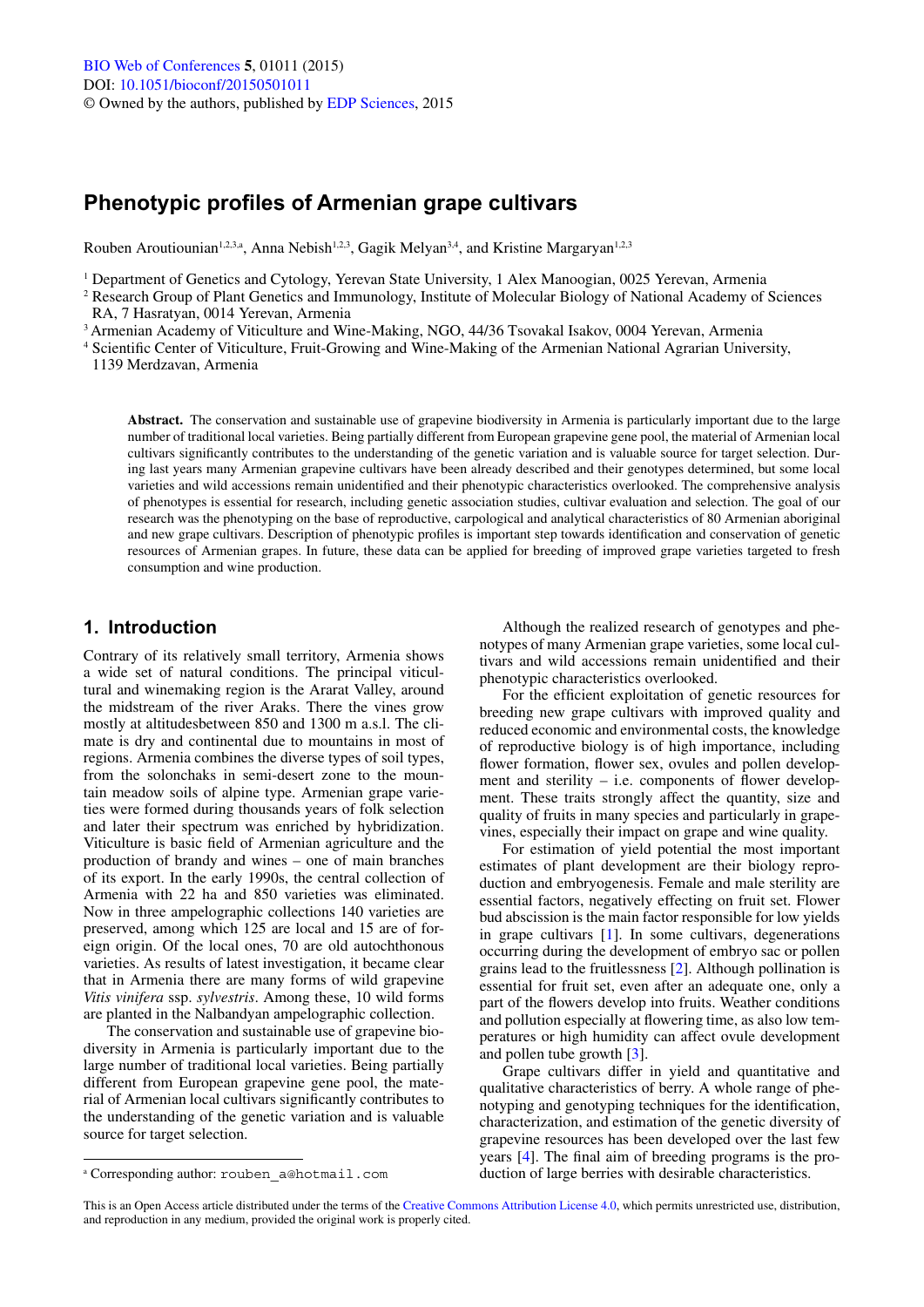During last years great interest has been paid to plant polyphenols, because these secondary metabolites, naturally presented in fruit and vegetables are part of our everyday diet. As efficient free radical scavengers they can potentially interact with biological systems and play important role in preventing human neurodegenerative diseases, cardiovascular disorders and cancer [[5](#page-4-4)[,6](#page-4-5)]. Phenolics display a diverse variety of structures, ranging from simple moieties containing a single hydroxylated aromatic ring to highly complex polymeric substances. The skins and seeds of grapes are known to be rich sources of phenolic compounds, both flavonoids and non-flavonoids [\[7](#page-4-6),[8\]](#page-4-7). The concentration of phenolic compounds in grapes depends on the variety of grapevine and is influenced by viticultural and environmental factors.

Phenolic compounds are accumulated mostly in berry skins and seeds. For this reason, grape residue extract has become popular in recent years as a nutritional supplement. However, although the literature abounds with reports about phenolic compounds and antiradical activity of grape seeds or skins, there are very few reports comparing distributions of phenolic compounds between seeds and skins among different species and cultivars. Knowledge of the phenolic compound distribution between grape berry seed and skin will contribute to a more comprehensive assessment of the their biological activities. It has been well known that the grape nutritional qualities, determined by genotype, are affected by environmental, cultural, and post-harvesting conditions [[9–](#page-4-8)[11\]](#page-4-9). Knowledge of healthbeneficial nutrition distribution among grape cultivars are very important for improving grape nutritional properties by breeding.

Many Armenian grapevine cultivars have been already described and their genotypes determined. However, Armenian grape germplasm have yet to be fully explored, because many local grapevine accessions remain unidentified and their phenotypic characteristics, including nutritional activities, remain overlooked. At the same time an accurate phenotypic description of varieties needs to be done with combined methodologies which involve the determination of polyphenolic profiles as an important chemical descriptor. Thus, important objective of presented research was to screen Armenian grape cultivars for their phenolic compounds and to better understand their distributions in grape seeds and skins.

The goal of our research was the phenotyping on the base of reproductive, carpological and analytical characteristics of 80 Armenian wine and table aboriginal and new grape cultivars.

### **2. Material and methods**

Flowers and berries of grape cultivars traditionally grown in Armenia were obtained from the grapevine germplasm collection of Scientific Center of Viticulture, Fruit-Growing and Wine-Making (Merdzavan, Armenia).

### **2.1. Preparation of the grape skins and seeds for analyses**

Eighteen coloured and twelve white Armenian grape cultivars were analyzed to determine total polyphenols in

skins and seeds extracts. Samples from the cultivars and germplasm accessions were harvested in their technological ripening stage.

The pedicels were removed and the berries were manually skinned. The seeds were separated from the pulp, washed with distilled water and then blotted on paper to remove any residual pulp. The skins and seeds were then extracted in 20 ml of ethanol:water:hydrochloric acid (70:29:1) solution for 24 hours. The extracts were filtered before the total polyphenols spectrophotometric determination.

#### **2.2. Analysis of total polyphenols**

The Folin–Ciocalteu method was used for the determination of the total polyphenols as suggested by L. Rustioni et al. [[12](#page-4-10)]. In brief, an aliquot (0.5 ml) of the appropriate diluted extracts was added to a 10 mL volumetric flask, containing 2.5 ml of distilled water. Then, 0.5 ml of Folin-Ciocalteu reagent was added and the contents mixed. After 3–5 min, 2 ml of  $10\%$   $\text{Na}_2\text{CO}_3$ solution was added and made up to a total volume of 10 ml distilled water. After keeping the samples for 90 min in room temperature their absorbance was read spectrophotometrically at 700 nm against distilled water as the blank. The total polyphenols were expressed as catechin (mg⋅L<sup>-1</sup>) concentration and calculated applying the formula:

#### *Catechin*  $(mg \cdot L^{-1}) = 186.5 \times E_{700} \times d$

where  $E_{700}$  = absorbance at 700 nm,  $d$  = dilution. Then data were converted in mg/kg of grape, based on the berries weights. All samples were prepared in triplicate.

Statistical methods: all data were expressed as mean  $\pm$  standard deviation (SD) of three replications for each grape skin and seed extracts tested. The data obtained were analyzed statistically by one-way Analysis of Variance (ANOVA) and Multiple Range Test (STATGRAPHICS Plus).

#### **2.3. Cytoembryological and morphometric analysis of Armenian grapevines**

Cytoembryological observations were carried out on 25–30 open flowers of investigated cultivars during 30–50% bloom. Material of 40 Armenian grape cultivars with hermaphroditic flowers was fixed in FAA (37–40% formaldehyde, glacial acetic acid, 95% ethanol with concentrations 10%:5%:50%, v/v) at 4ºC, then dehydrated in a graded ethanol series, cleared with xylol and paraffin-embedded at 58ºC by common cyto-histological techniques [[13\]](#page-4-11). Serial longitudinal and cross-sections of flowers (8 µm thick) were performed with a rotary microtome and stained by Mayer's hematoxylin and eosin solutions (H&E) [\[14](#page-4-12)]. Images were acquired with a Motic M10 digital microscope.

Morphometric features of ripe berries of 15 table and 15 wine Armenian cultivars were described according to the IPGRI, OIV and UPOV phenotypic descriptors (International Plant Genetic Resources Institute, 1997) using ImageJ software.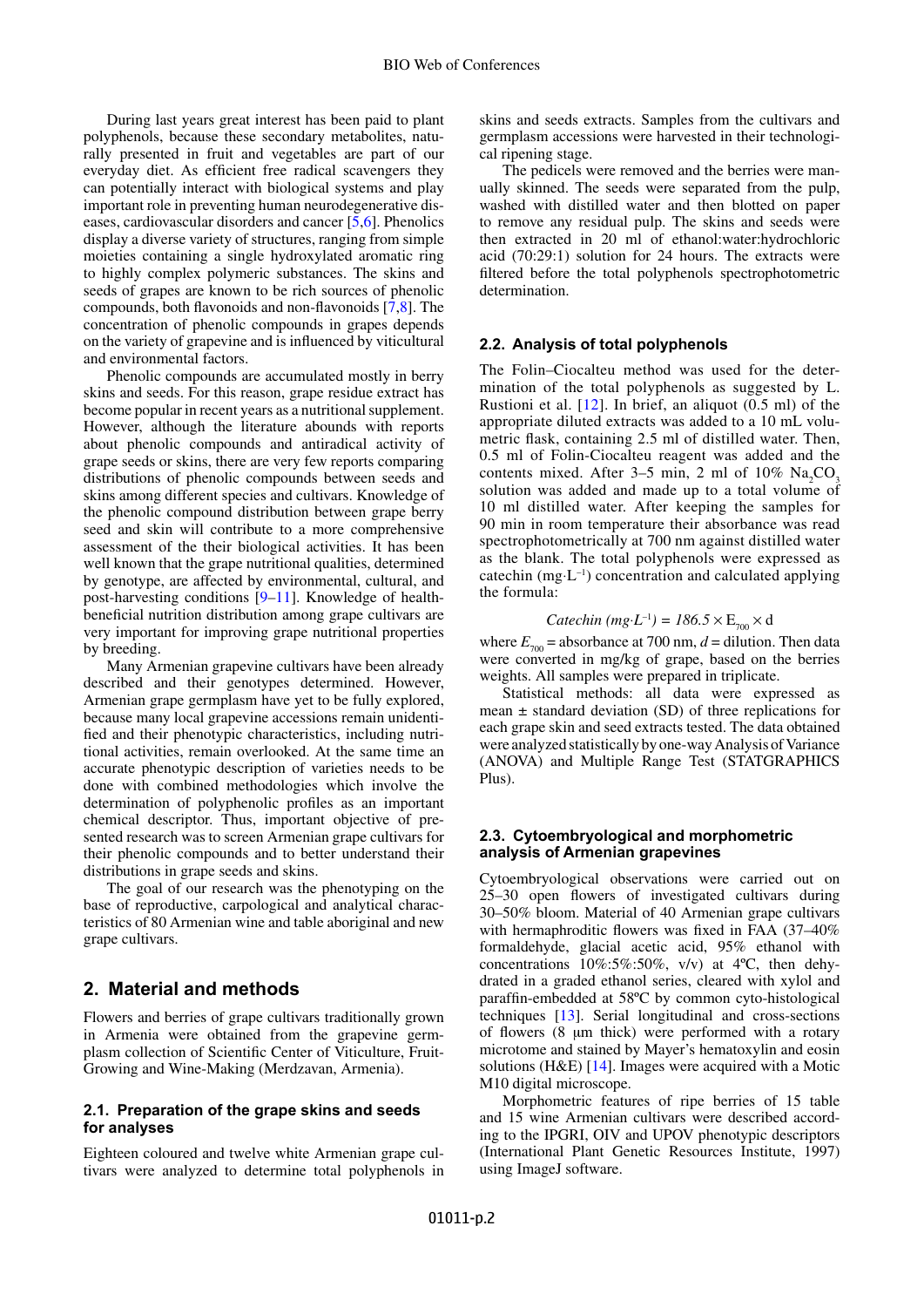## **3. Results and discussion**

### **3.1. Contents of total polyphenols in Armenian grape skins and seeds**

Skin and seed extracts from thirty different Armenian grape cultivars were analyzed for determination of total polyphenol concentration. The content of total polyphenols expressed as catechin equivalents found in coloured grape cultivars is presented in Table 1.

The total phenolic compounds in grape skin extract varied significantly among the grape cultivars studied. According to the obtained data "Sev Aldara" cultivar presented significantly higher total phenolic content (2033.18 mg/kg of grape) when compared to the other accessions, followed by "Karmrahyut", "Avagi 2" and "Tozot" cultivars. However, significant differences in skin total phenolic content were not found among "Vardabuyr" and "Hadisi" or among "Sev Khardji" and "Movsesi Aghavnadzori" cultivars ( $p > 0.05$ ). The highest total phenolic content in seed extract was recorded in "Karmrahyut" cultivar (1970.84 mg/kg of grape), followed by "Sev Aldara" and "Armenia" cultivars (*p* < 0.05). Significantly lower seed total phenolic content was found in "Seyrak Areni" cultivar 154.53 mg/kg of grape (*p* < 0.05).

The content of total phenols found in white grape cultivars is presented in Table 2. Analysis of white grape cultivars revealed that in "Muscat tuyl" (1497.83 mg/kg

|            |  |  | Table 1. Content of total phenols in Armenian coloured grape |  |
|------------|--|--|--------------------------------------------------------------|--|
| cultivars. |  |  |                                                              |  |

| Colored grape<br>cultivars     | Skin polyphenol<br>content<br>(mg/kg of grape) | Seed polyphenol<br>content<br>(mg/kg of grape) |
|--------------------------------|------------------------------------------------|------------------------------------------------|
| <b>Sev Aldara</b>              | $2033.18 \pm 37.20^k$                          | $1430.69 \pm 194.44$ <sup>g</sup>              |
| Karmrahvut                     | $1172.46 \pm 6.69$ <sup>gh</sup>               | $1970.84 + 69.40h$                             |
| Avagi 2                        | $1513.07 \pm 207.17$                           | $656.17 \pm 131.96$ def                        |
| <b>Tozot</b>                   | $1434.73 \pm 24.28$ <sup>ij</sup>              | $555.45 \pm 74.33$ <sup>cde</sup>              |
| Sev Khardji                    | $1008.18 \pm 122.10$ defg                      | $760.08 \pm 358.25$ <sup>ef</sup>              |
| <b>Vardabuvr</b>               | $869.90 \pm 184.40^{\text{bed}}$               | $832.40 \pm 107.70$ <sup>f</sup>               |
| <b>Sev Sateni</b>              | $920.40 \pm 106.70$ <sup>cde</sup>             | $736.70 \pm 55.01$ <sup>ef</sup>               |
| Armenia                        | $710.30 \pm 101.90^{\circ}$                    | $842.04 + 166.80$ <sup>f</sup>                 |
| <b>Movsesi</b> clone           | $1108.10 \pm 141.10$ <sup>efgh</sup>           | $404.10 \pm 67.70$ <sup>bc</sup>               |
| R                              | $1249.12 \pm 112.65^{\text{hi}}$               | $230.62 \pm 21.79$ <sup>ab</sup>               |
| X1                             | $794.80 \pm 44.90$ <sup>hij</sup>              | $415.95 \pm 28.70^{\circ}$                     |
| E                              | $956.53 \pm 146.15$ <sup>cdef</sup>            | $458.36 \pm 96.0$ <sup>cd</sup>                |
| <b>Movsesi</b>                 | $1164.02 \pm 110.06$ <sup>fgh</sup>            | $203.23 \pm 68.75$ <sup>ab</sup>               |
| Hadisi                         | $876.06 \pm 15.19$ <sup>bcd</sup>              | $381.53 + 53.21$ <sup>bc</sup>                 |
| <b>Movsesi</b><br>Aghavnadzori | $1008.90 \pm 207.40$ <sup>defg</sup>           | $226.20 \pm 36.90$ <sup>ab</sup>               |
| Lyustra                        | $671.8 \pm 117.60^{ab}$                        | $558.40 \pm 63.30$ <sup>cde</sup>              |
| <b>Sevrak Areni</b>            | $968.90 \pm 103.03$ bc                         | $154.53 \pm 26.27$ <sup>a</sup>                |
| <b>Nalbandyan</b>              | $482.10 \pm 91.0^a$                            | $559.42 \pm 94.30$ <sup>cde</sup>              |

Average value  $\pm$  standard deviation ( $n = 3$ ), number with no letters in common is significantly different  $(p < 0.05)$ .

of grape), "V 1" (1335.18 mg/kg of grape) and "Nazeli" (1289.10 mg/kg of grape) skin extracts demonstrated significantly higher total phenolic content ( $p < 0.05$ ) with respect to the other accessions. However, significant differences in skin total phenolic content were not found among "Ayvazyani muscateni" and "99/1 Derei", or among "Tokun" and "Khach khardji" cultivars ( $p > 0.05$ ). A significantly higher total phenolic content in seed extract was found in "Ampaguyn" cultivar (609.57 mg/kg of grape) with respect to the other white grape varieties ( $p < 0.05$ ). Significant differences in seed total phenolic content were not found among "Muscat tuyl" and "Parvana" or among "Muscat Erevani", "Tokun" and "Khach khardji" cultivars  $(p > 0.05)$ .

On the base of obtained results revealed that "Sev Aldara" (3463.88 mg/kg of grape), "Karmrahyut" (3143.31 mg/kg of grape) and "Avagi 2" (2169.25 mg/ kg of grape) cultivars with black skin have the highest total phenolic content. Among white grapes high level of total phenolic content was determined for "Muscat tuyl" (1640.43 mg/kg of grape), "V 1" (1620.01 mg/kg of grape) and "Ampaguyn" (1587.94 mg/kg of grape) cultivars.

Genetic, agronomic or environmental factors have important roles in berry phenolic composition and concentration. It is well known that the composition of phenols in grapevines depends from variety, species, season, environmental and management factors such as soil conditions, climate and crop load. The total phenols content of red grape skins is higher than that of white grapes probably due to the loss of the ability to produce anthocyanins in the skins of white grapes. Our results indicate that the phenolic content of berries and distribution of these compounds in skins and seeds depends mainly on the grape skin color and variety.

**Table 2.** Content of total phenols in Armenian white grape cultivars.

| White grape<br>cultivars  | Skin polyphenolic<br>content<br>(mg/kg of grape) | Seed polyphenolic<br>content<br>(mg/kg of grape) |
|---------------------------|--------------------------------------------------|--------------------------------------------------|
| <b>Muscat tuyl</b>        | $1497.83 \pm 451.37$ <sup>g</sup>                | $142.56 \pm 20.36^b$                             |
| V1                        | $1335.18 \pm 149.22$ <sup>fg</sup>               | $284.83 \pm 19.05$ <sup>d</sup>                  |
| Ampaguyn<br>(Mor-mor)     | $978.40 \pm 10.80$ <sup>de</sup>                 | $609.57 \pm 65.22$ <sup>g</sup>                  |
| <b>Nazeli</b>             | $1289.10 \pm 13.80$ <sup>fg</sup>                | without seeds                                    |
| Nazeli clone              | $1158.50 \pm 98.0$ <sup>ef</sup>                 | without seeds                                    |
| <b>Muscat</b><br>Yerevani | $256.30 \pm 65.50^{\circ}$                       | $222.60 \pm 28.18$ °                             |
| Ayvazyani<br>muscateni    | $696.22 \pm 82.96$ <sup>c</sup>                  | $362.09 \pm 41.58$ <sup>e</sup>                  |
| Mskhali                   | $527.50 \pm 17.20$ <sup>bc</sup>                 | $523.18 \pm 40.97$ <sup>f</sup>                  |
| 99/1 Derei                | $651.23 \pm 18.78$ <sup>c</sup>                  | $385.77 \pm 30.78$ <sup>e</sup>                  |
| Parvana                   | $304.80 \pm 34.40$ <sup>ab</sup>                 | $136.95 \pm 33.35^{\circ}$                       |
| Tokun                     | $744.40 \pm 49.20$ <sup>cd</sup>                 | $199.21 \pm 21.47$ °                             |
| Khach khardji             | $740.03 \pm 91.50$ <sup>cd</sup>                 | $202.23 \pm 7.18$ <sup>c</sup>                   |

Average value  $\pm$  standard deviation ( $n = 3$ ), number with no letters in common is significantly different  $(p < 0.05)$ .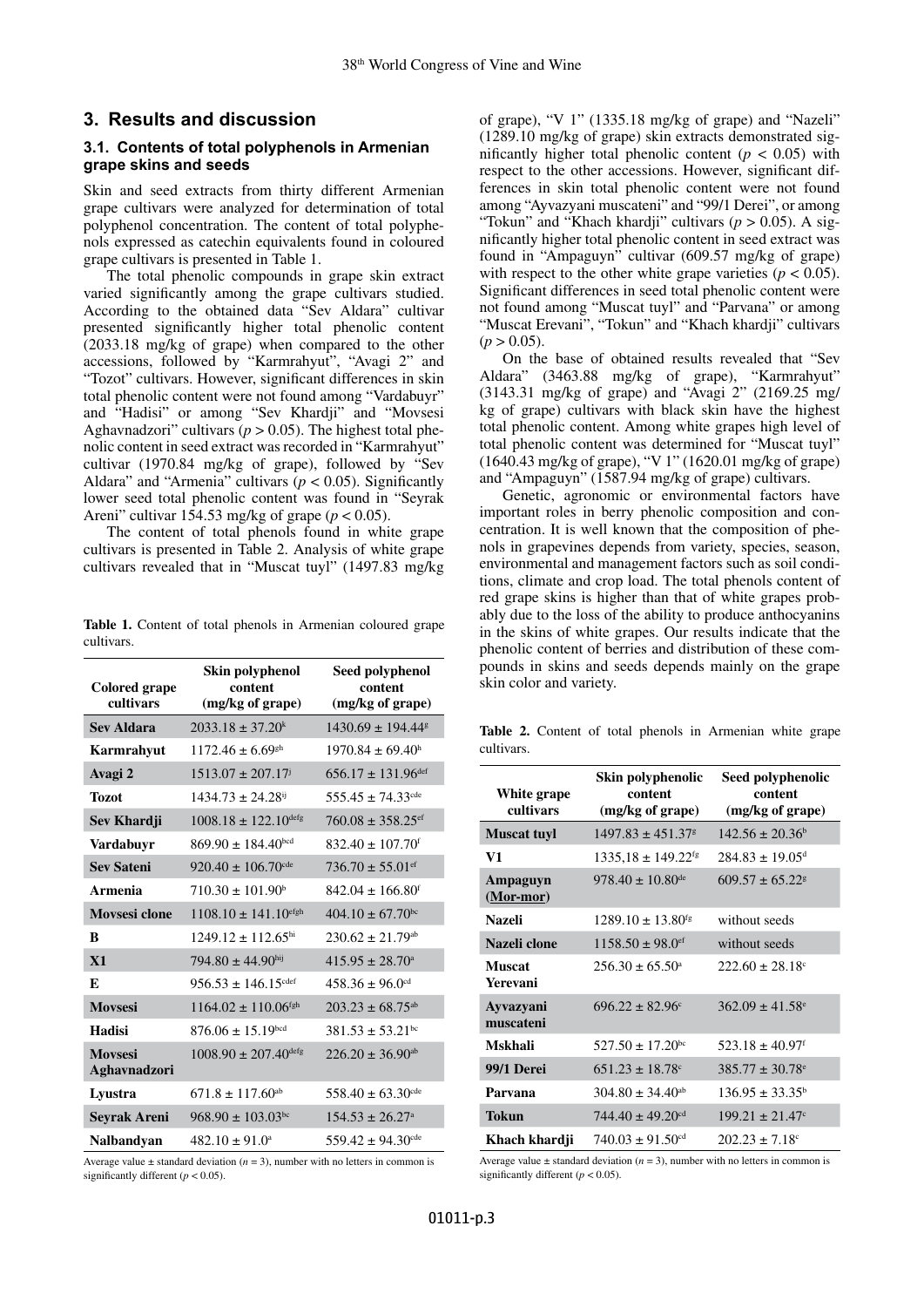

**Figure 1.** (a) Normal developed ovule with egg cell and contours of synergids in the embryo sac. (b) Degenerated ovule without cells of embryo sac, characterized by wrinkled inner integument, separated from the outer one.

The conservation of grapevine biodiversity in Armenia is particularly important because of the large number of traditional local varieties out of cultivation. These resources could be relevant for the selection of new cultivars. The presented work is a first step towards identification and conservation of genetic resources of Armenian grapes.

### **3.2. Cytoembryological analysis of investigated cultivars**

In reproductive biology of grapes the key role plays the development of inflorescences and flowers, and especially ovule formation with 8 cells in the embryo sac.

Cytoembryological study revealed abnormalities during either different stages of the meiosis of megaspore mother cell or process of gametogenesis and embryo sac formation. Thus ovule development was arrested and appeared the beginning of the degeneration processes (Fig. 1a and 1b).

For seeded cultivars the number of developed ovules per flower varied from 0.9 ("Mskhali", "Ararati") to 2.8 ("Erebuni", "Muscat Yerevanyan", "Shahumyani") in average (instead of formation of potential 4 ovules). The exception was revealed for Voskehat cultivar which produce 4–5 ovules per flower (Fig. 2).

After fertilization some degree of embryo growth is required for the fruit formation. In our experiments not all developed ovules formed seeds with both embryo and endosperm. Post-fertilization embryo or endosperm abortions, called stenospermocarpy, is very widespread in Armenian cultivars. The percentage of developed seeds after fertilization of formatted ovules in investigated cultivars varied from 55.2–59.6% ("Voskehat", "Hayreniq", "Mskhali", "Muscat Yerevanyan") to 95.8-99.4% ("Kakhet", "Sev Aldara", "Tozot"). The lowest number of seeds was registered in "Mskhali" and "Ararati" (approximately 0.5 developed seed per berry in average). The highest level of abnormalities was detected in stenospermocarpic cultivars "Anahit", "Alvard" and "Parvana", that produced berries containing up to 0.8 small undeveloped seeds per berry in average. However, no significant differences have been found between ovule and seed number between wine and table grapes.

### **3.3. Morphometric carpological analysis**

Morphometric analysis revealed the wide range of berries by sizes, weight, color and shapes. The average berry weight varies from 1.2 to 1.3 g for "Azateni", "Burmunq", "Muscat haykakan" and "Karmrahyut" wine cultivars to 5.6 g "Armenia", "Erebuni", "Ararati" and "Hayrenik" table cultivars, the heaviest berries are registered for Shahumyani –  $6.40\pm0.12$  g. Berry length ranges from 12.7



**Figure 2.** Developed ovules number per flower and seeds number per berry of some Armenian grapevine cultivars.